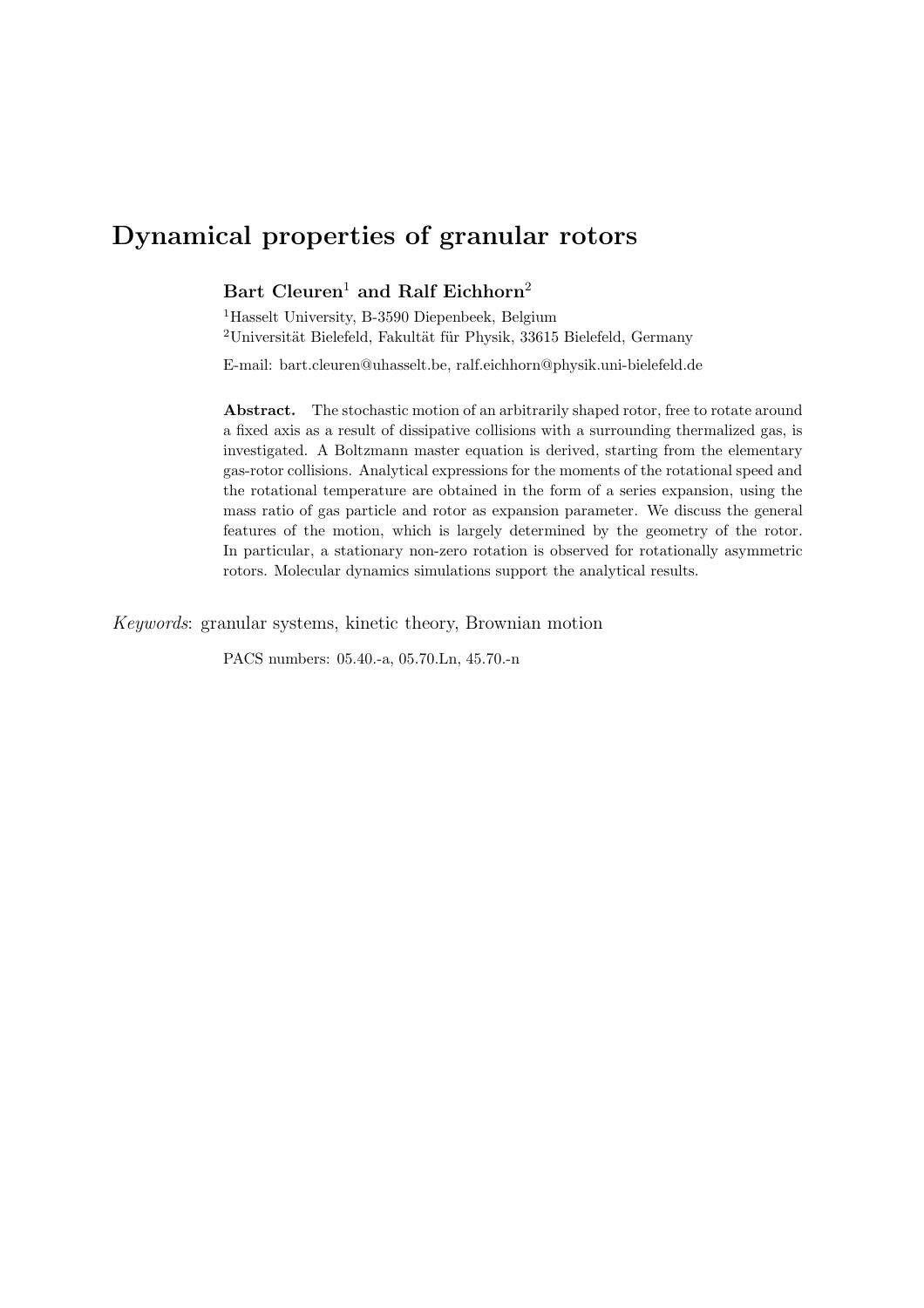|                 | Contents                                                                  |                                 |
|-----------------|---------------------------------------------------------------------------|---------------------------------|
| $\mathbf{1}$    | Introduction                                                              | $\overline{2}$                  |
| $\bf{2}$        | Model description                                                         | 3                               |
| 3               | Analytical results<br>3.1<br>3.2<br>3.3                                   | $\boldsymbol{6}$<br>6<br>8<br>9 |
| $\overline{4}$  | Applications<br>Square, rectangle and more symmetric rotors<br>4.1<br>4.2 | 9<br>10<br>11                   |
| $5\overline{)}$ | <b>Simulations</b>                                                        | 12                              |
| 6               | Conclusions                                                               | 14                              |
|                 | Acknowledgments                                                           | 15                              |
|                 | Appendix. Expansion procedure                                             | 15                              |
| References      |                                                                           | 16                              |

# 1. Introduction

Granular gases form an important class of non-equilibrium systems [1]-[3]. Because of the dissipative nature of the particle collisions, they behave quite differently than their elastic counterparts [4]. Most notably, when the gas is left on its own, its temperature will steadily decrease until finally all motion has gone. In order to reach a stationary regime, a constant input of energy is required, for example by shaking the enclosing box. Such a setup in turn may lead to many intricate phenomena, such as granular ratchets [5]-[8], temperature anisotropy [9] or non-Maxwellian velocity distributions [10, 11].

The study of "tracer" systems, consisting of a single granular object interacting dissipatively with a surrounding thermalized bath, has proven to be a convenient tool to reveal properties of granular gases [12]-[17]. For spherical tracer objects in a gas with elastic inter-particle collisions it has been shown that the velocity distribution is Maxwellian [12, 13], irrespective of the nature of the collisions between tracer and gas particles (elastic or inelastic). In contrast, non-trivially shaped, anisotropic tracers may show significant deviations from a Maxwellian (angular) velocity distribution [16, 17] under inelastic collisions with the surrounding (elastic) gas.

A connection to Brownian motors [18] is established, whenever these deviations in the velocity distribution are accompanied by a non-vanishing first moment [19, 20].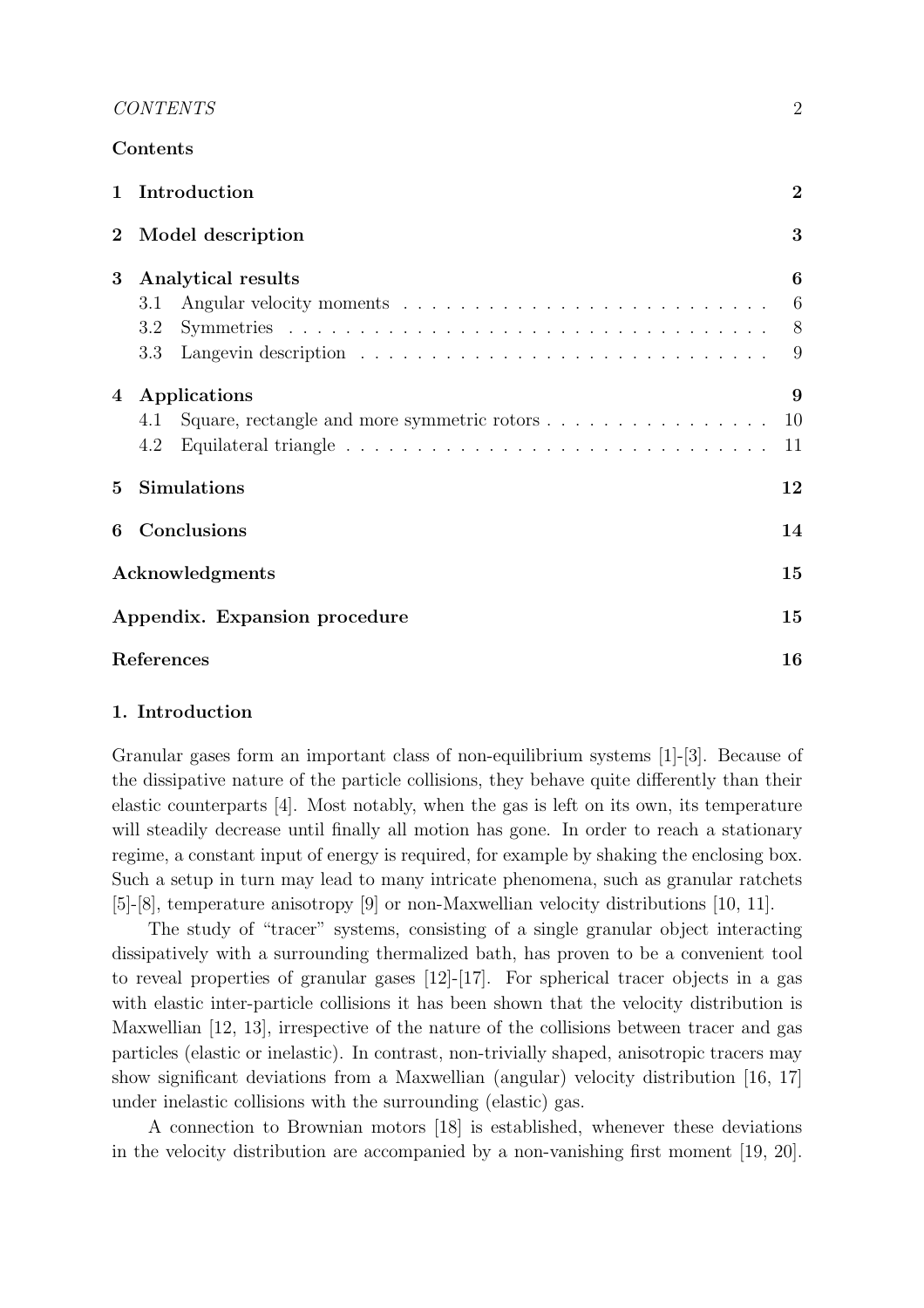The corresponding directed motion of the tracer particle is generated by rectifying the fluctuations which arise from the random collisions with the surrounding gas. For such a rectification of unbiased random fluctuations to occur, breaking of both spatial and time symmetry is required [18]. Precisely these ingredients are present when an asymmetric tracer object is placed into a granular gas. As a result of the dissipation during collision events, the environment constantly loses energy, part of which is converted into the directed motion of the tracer. Since such motion persists even if working against a (not too large) load force, the asymmetric tracer can operate as a motor [19].

In this work, we investigate the rotational motion of an arbitrarily shaped tracer object (granular rotor) around a fixed axis during incessant dissipative collisions with a surrounding gas. As is to be expected, the shape has a significant influence on the dynamical properties of the object. The (angular) velocity distribution deviates from the Maxwellian form, as is shown indirectly by calculation of the angular velocity moments. A similar conclusion was reached in [16, 17] for the case of a granular needle, and it was shown there that the deviations are significant mainly in the limit of small moment of inertia. The results presented here, valid for arbitrary shapes, show that even for large moment of inertia deviations can be observed, most notably through the appearance of a nonzero first moment for rotationally asymmetric rotors. Apart from the theoretical issues of granular matter, and in the context of Brownian motors, rotational motion (being restricted in space) is of relevance to future applications. This is nicely illustrated, e.g., by recent theoretical and simulation work regarding the rotational and dynamical properties of nanosized systems formed by carbon nanotubes [21, 22].

The paper is organized as follows. In section 2 the basic setup is introduced, and the Boltzmann master equation describing the stochastic motion of the rotor is derived. A discussion is given on its validity and the necessary conditions which are assumed. The main results are presented in section 3, clarifying the influence of the geometry on the motion of the rotor. In section 4 the general theory is applied to a number of specific rotor shapes. The theoretical predictions are compared with molecular dynamics simulations in section 5. Finally, the main results are summarized in section 6, together with a few concluding remarks.

# 2. Model description

The basic setup is shown in figure 1: an object of mass  $M$  (henceforth called the rotor) can rotate freely around a fixed axis, as a result of collisions with the surrounding gas particles (mass  $m$ ). Our focus here is on a two dimensional situation, with the motion of the rotor and gas particles taking place in the  $x-y$  plane orthogonal to the rotational axis. The motion of the rotor is then described by its instantaneous angular velocity  $\vec{\omega} = \omega \vec{e}_z$ . The dynamical properties of the rotor are further specified by its moment of inertia I around the rotational axis, and its geometrical shape. The extension to a general three dimensional rotor is straightforward, although the algebra is considerably more involved.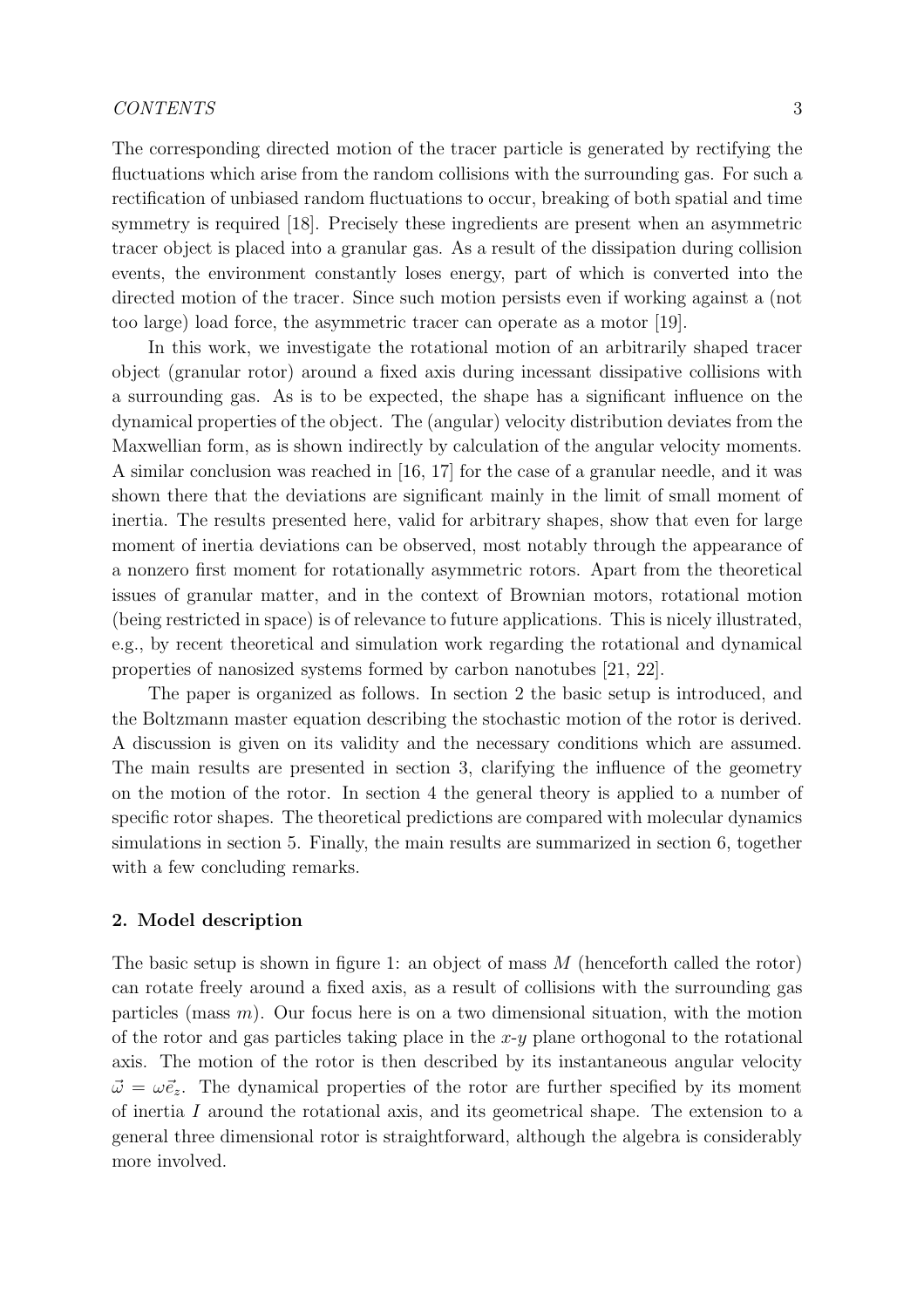The motion of the rotor is induced solely by the interaction with the gas particles. In between collisions, the angular velocity remains constant. The collisions with the rotor are assumed to be instantaneous and inelastic, and described by the (normal) restitution coefficient  $0 \leq \alpha < 1$  (with  $\alpha = 1$  corresponding to elastic collisions). The surfaces of both rotor and gas particle are taken to be smooth, implying the absence of tangential forces. The effect of a single collision event follows by applying the appropriate dynamical laws, which in the present situation are (post-collisional quantities are labeled with  $a'$ :

• Conservation of angular momentum (no external forces are present):

$$
m\vec{r} \times \vec{v}' + I\omega' = m\vec{r} \times \vec{v} + I\omega.
$$
 (1)

• Conservation of tangential velocity of the gas particle:

$$
\vec{v}' \cdot \hat{t} = \vec{v} \cdot \hat{t} \,. \tag{2}
$$

• Inelastic reflection of the normal component of the relative velocity:

$$
(\vec{v}' - \vec{V}') \cdot \hat{n} = -\alpha(\vec{v} - \vec{V}) \cdot \hat{n}, \qquad (3)
$$

where  $\vec{V} = \vec{\omega} \times \vec{r}$  is the velocity of the rotor at the impact position.

The point of impact is specified by its spatial position  $\vec{r} = (x, y)$  and the orientation of the surface, determined by the angle  $\varphi$  between the x-axis and the tangential unit vector  $\hat{t} = (\cos \varphi, \sin \varphi)$ . The normal to the surface is then  $\hat{n} = (\sin \varphi, -\cos \varphi)$ . Solving equations (1)-(3) for  $\omega'$  gives:

$$
\omega' = \omega + (1 + \alpha) \frac{\varepsilon^2 g}{R_I} \frac{(\vec{V} - \vec{v}) \cdot \hat{n}}{1 + \varepsilon^2 g^2},\tag{4}
$$

with  $\varepsilon := \sqrt{m/M}$ , and  $R_I := \sqrt{I/M}$  the radius of inertia. The geometrical features of the collision, i.e. the dependence on the rotor shape and the position of the rotational axis, come into play through the dimensionless quantity  $q$ , defined as:

$$
g = g(\vec{r}) := (\vec{r} \cdot \hat{t})/R_I = (x \cos \varphi + y \sin \varphi)/R_I, \qquad (5)
$$

which depends on the point of impact  $\vec{r}$  on the rotor surface (for the sake of simplicity, the argument  $\vec{r}$  is omitted in the following). As will become clear later, q plays an important role in characterizing the effect of the rotor shape on its dynamical properties. Notice that it does not depend on the details of the surrounding gas, but is solely a property of the rotor.

As a result of the collisions, the angular velocity of the rotor changes stochastically in time. In general, recollisions introduce correlations between these angular velocity changes, which we neglect in the following theoretical analysis, i.e. different collisions are assumed to occur independently. The justification for doing so rests ultimately upon a comparison with molecular simulations or experiments. The dynamics of  $\omega$  is then Markovian, and the time evolution of the probability distribution  $P(\omega, t)$  is given by a Boltzmann-master equation:

$$
\frac{\partial}{\partial t}P(\omega,t) = \int \left[ W(\omega|\omega')P(\omega',t) - P(\omega,t)W(\omega'|\omega) \right] d\omega'.\tag{6}
$$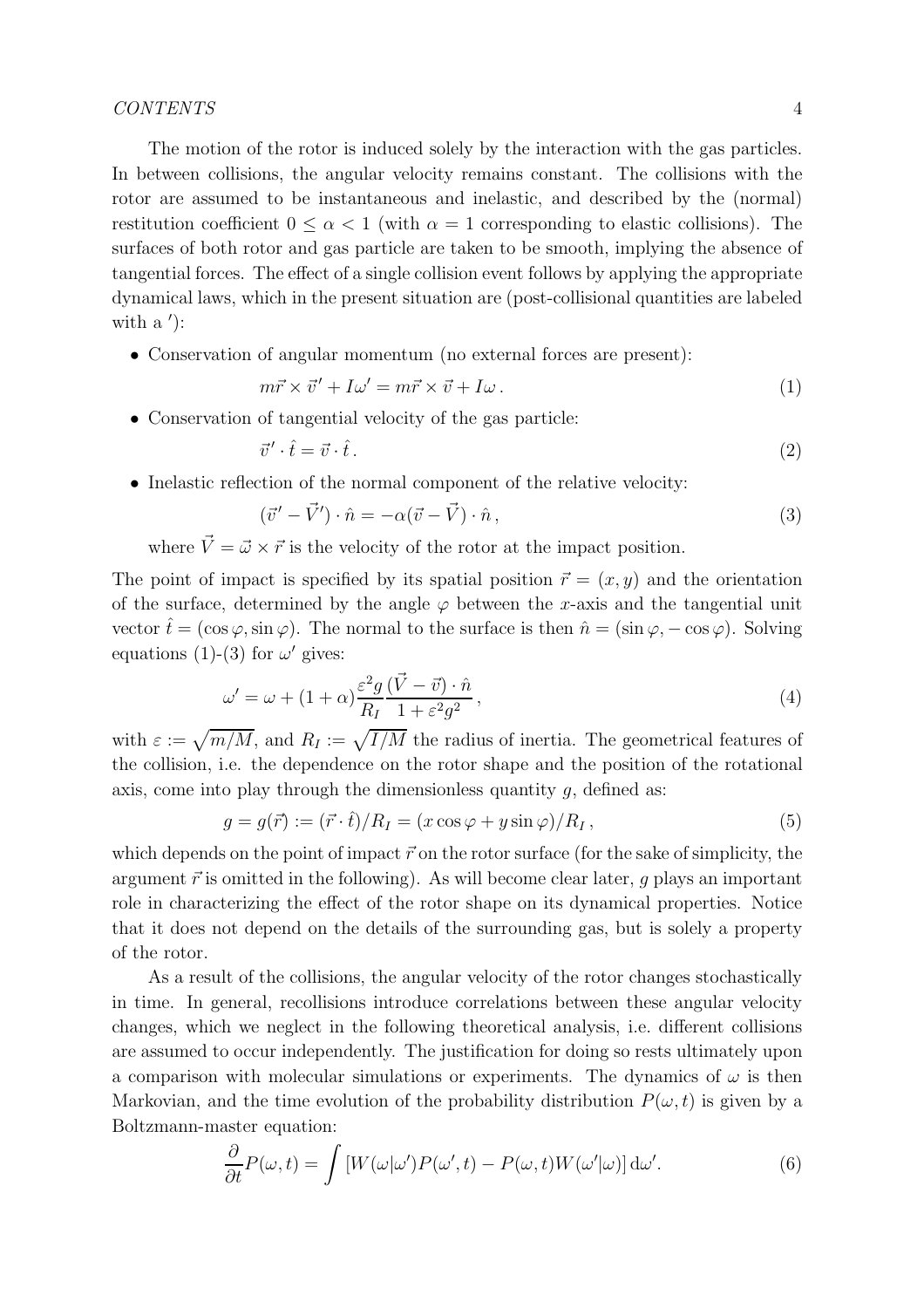

Figure 1. Sketch of the system under consideration: a solid object is free to rotate along a fixed axis, as a result of the collisions with the surrounding gas particles. (a) Top view of the object representing the 2-dimensional reduction used for the theoretical analysis. The coordinate system is placed such that the  $z$  axis coincides with the rotation axis, i.e. the center of rotation in the 2-dimensional  $x-y$  plane (indicated by the star) coincides with the origin of the coordinate system. A surface point of the 2-dimensional (reduced) object is given by  $\vec{r} = (x, y)$ ; its normal unit vector  $\hat{n}$  and its tangential unit vector  $\hat{t}$  as well as the angle  $\varphi$  with the positive x axis are also shown. (b) Total view of the object, which is homogeneous along the axis of rotation, and thus allows for a reduction to 2 dimensions.

with  $W(\omega'|\omega)$  being the probability per unit time for the angular velocity to change from  $\omega$  to  $\omega'$ . It is given by:

$$
W(\omega'|\omega) = \int dS \int_{-\infty}^{+\infty} dv_x \int_{-\infty}^{+\infty} dv_y \, \rho \, \phi(v_x, v_y) \, \Theta \left[ (\vec{V} - \vec{v}) \cdot \hat{n} \right] \times \left| (\vec{V} - \vec{v}) \cdot \hat{n} \right| \, \delta \left[ \omega' - \omega - (1 + \alpha) \frac{\varepsilon^2 g}{R_I} \frac{(\vec{V} - \vec{v}) \cdot \hat{n}}{1 + \varepsilon^2 g^2} \right]. \tag{7}
$$

The integral over the surface  $S$  of the rotor takes into account all the possible collision points at the surface of the rotor. The Dirac delta function picks out the velocities which give the corresponding change  $\omega' - \omega$  of the rotational speed.  $\phi(v_x, v_y)$  represents the velocity distribution of the surrounding gas, taken to be by the Maxwell-Boltzmann distribution at temperature T. Integrating out the velocity components of the incoming particle leads to:

$$
W(\omega'|\omega) = \frac{\rho}{(1+\alpha)^3} \sqrt{\frac{I^2}{2\pi mkT}} \int dS |\omega' - \omega| \frac{(1+\varepsilon^2 g^2)^2}{\varepsilon^2 g^2} \times \Theta \left[ \frac{\omega' - \omega}{g} \right] \exp \left[ -\frac{I}{2kT} \left( \omega \varepsilon g + \frac{(\omega' - \omega)(1+\varepsilon^2 g^2)}{(1+\alpha)\varepsilon g} \right)^2 \right]. (8)
$$

This expression, together with the master equation (6), yields an exact microscopic description of the rotational motion of the rotor under the given assumptions, and constitutes the starting point for its analysis.

The basic premises of our theory – uncorrelated collisions with Maxwell-Boltzmann distributed gas particles – are justified if recollisions are rare. Then, correlations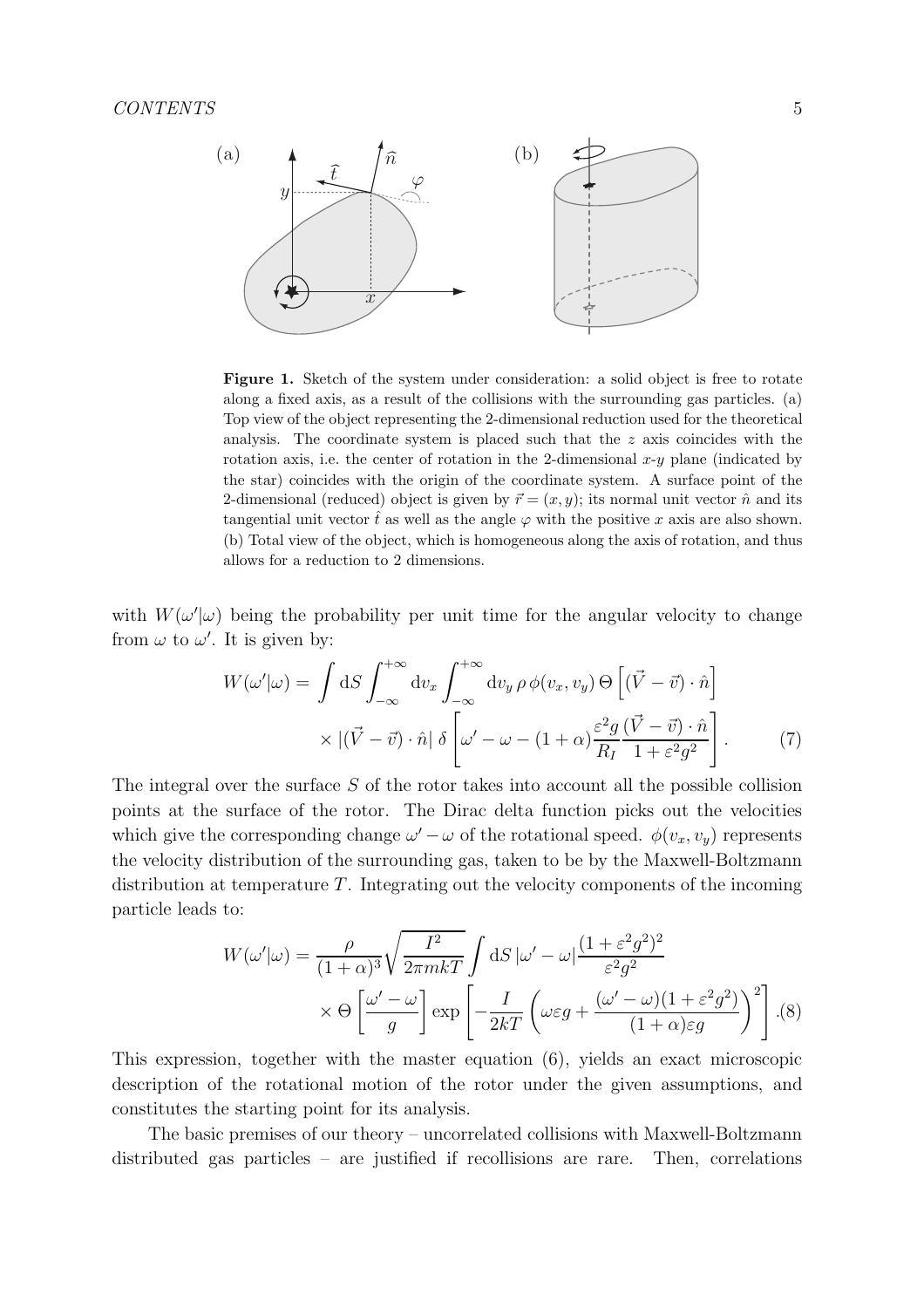between different collisions can safely be neglected, and the distribution of incoming particles colliding with the rotor does not deviate noticeably from the Maxwell-Boltzmann distribution. As confirmed by molecular dynamics simulations (section 5) these conditions are very well fulfilled for convex shaped rotors in a diluted thermalized gas.

### 3. Analytical results

#### 3.1. Angular velocity moments

The central quantities of interest are the moments of the angular velocity in the stationary regime  $t \to \infty$ , given by

$$
\langle \omega^n \rangle := \lim_{t \to \infty} \int d\omega \, \omega^n P(\omega, t) \,. \tag{9}
$$

However, an explicit exact solution of (6) is not possible, not even in the steady state regime  $\partial_t P(\omega, t) = 0$  approached for large times, and we must resort to a perturbative method. In most cases of interest, the mass of the rotor is much larger than the gas particle mass,  $M \gg m$ . Then, a systematic expansion of the Master equation in the small parameter  $\varepsilon = \sqrt{m/M}$  is feasible, similar in spirit as Van Kampen's system-size expansion [23]. Starting from the Boltzmann master equation (6) one can derive the (infinite) set of coupled evolution equations for the moments. These equations can be decoupled by a series expansion in  $\varepsilon$ . In the steady state  $(\partial_t \langle \omega^n \rangle = 0)$  the solution reduces to a (tedious) algebraic problem. The result is an *analytical expression for all* moments  $\langle \omega^n \rangle$   $(n = 1, 2, ...)$  in the form of a series expansion in terms of  $\varepsilon$ . An outline of the procedure is given in the Appendix, see also the discussion in reference [24].

Of particular physical interest for analyzing the motion of the rotor are the first two moments, namely the average rotational speed  $\langle \omega \rangle$  and its "fluctuations"  $\langle \omega^2 \rangle$ . Their explicit expressions, showing first two terms in the series expansion (order  $\varepsilon^3$  for  $\langle \omega \rangle$ and  $\varepsilon^4$  for  $\langle \omega^2 \rangle$ ), are given by:

$$
\langle \omega \rangle = \left(\frac{m}{M}\right)^{1/2} \sqrt{\frac{\pi k T}{2I}} \frac{\alpha - 1}{4} \frac{\langle g^3 \rangle}{\langle g^2 \rangle} + \left(\frac{m}{M}\right)^{3/2} \sqrt{\frac{\pi k T}{2I}} \frac{\alpha - 1}{32} \left[2(\alpha + 5) \frac{\langle g^3 \rangle \langle g^4 \rangle}{\langle g^2 \rangle^2} - 8 \frac{\langle g^5 \rangle}{\langle g^2 \rangle} - \pi \frac{\langle g^3 \rangle^3}{\langle g^2 \rangle^3}\right] + \dots \tag{10}
$$

$$
\langle \omega^2 \rangle = \frac{kT}{I} \frac{\alpha + 1}{2} + \frac{m}{M} \frac{kT}{I} \frac{\alpha - 1}{16} \left[ 4(\alpha + 1) \frac{\langle g^4 \rangle}{\langle g^2 \rangle} - \pi \frac{\langle g^3 \rangle^2}{\langle g^2 \rangle^2} \right] + \dots \tag{11}
$$

The powers of  $q$  in brackets are defined as average over the (one-dimensional) surface of the rotor:

$$
\langle g^n \rangle := \int \frac{\mathrm{d}S}{S} g^n \tag{12}
$$

and contain the detailed information about its geometry.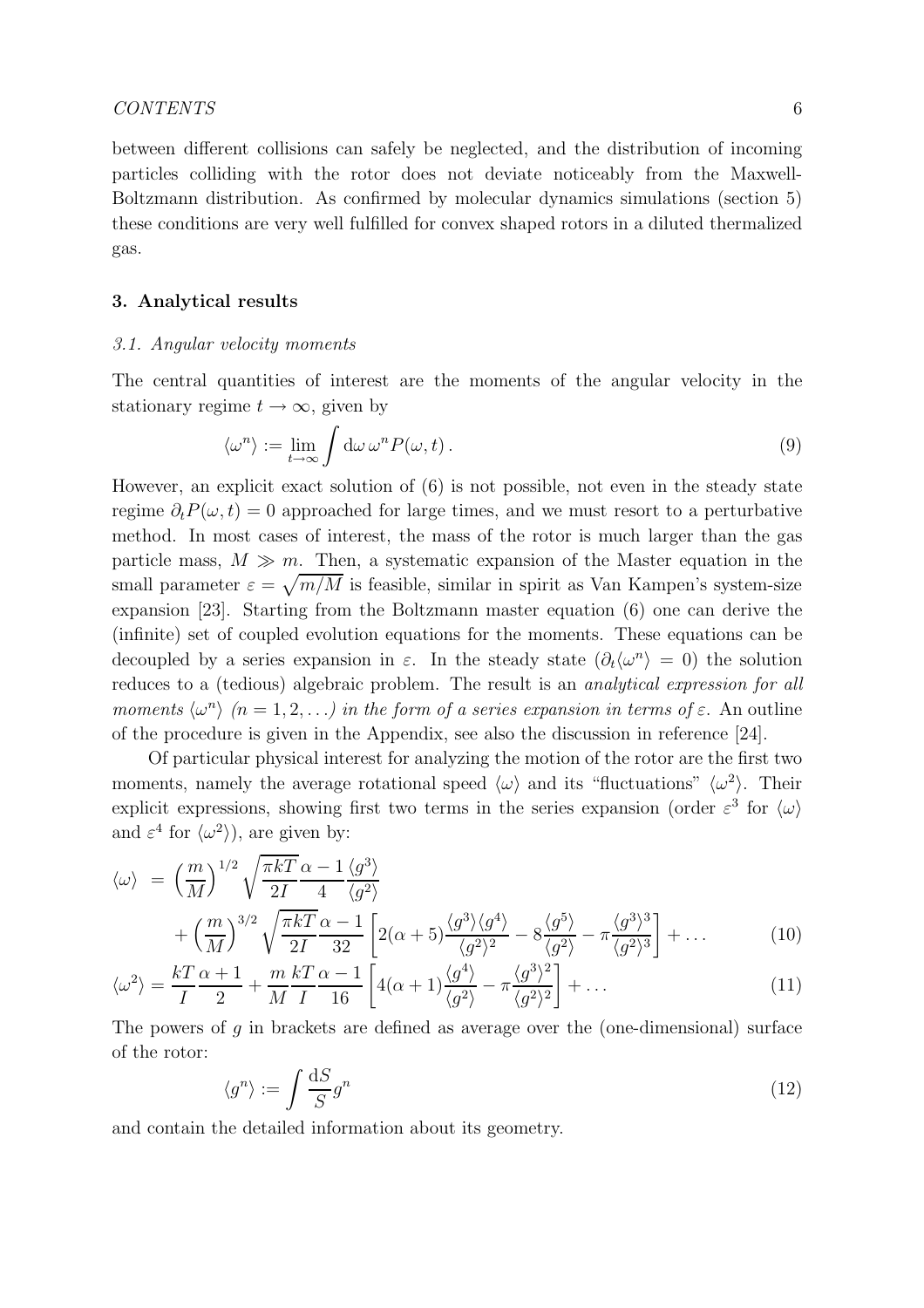When additionally taking into consideration the third and fourth moment,  $\langle \omega^3 \rangle$ and  $\langle \omega^4 \rangle$ , we can quantitatively compare the distribution of the angular rotor velocity with a Gaussian (Maxwellian) form by determining the skewness

$$
\zeta := \frac{\langle (\omega - \langle \omega \rangle)^3 \rangle}{\langle (\omega - \langle \omega \rangle)^2 \rangle^{3/2}}
$$
\n(13)

and kurtosis excess

$$
\kappa := \frac{\langle (\omega - \langle \omega \rangle)^4 \rangle}{\langle (\omega - \langle \omega \rangle)^2 \rangle^2} - 3, \qquad (14)
$$

which both vanish in case of a Gaussian distribution. In lowest non-trivial order (being  $\varepsilon^3$  for  $\zeta$  and  $\varepsilon^4$  for  $\kappa$ ) we obtain:

$$
\zeta = \left(\frac{m}{M}\right)^{3/2} \sqrt{\pi(\alpha+1)} \frac{\alpha-1}{4} \left[ \frac{\langle g^5 \rangle}{\langle g^2 \rangle} - \frac{7 \langle g^3 \rangle \langle g^4 \rangle}{6 \langle g^2 \rangle^2} + \frac{\pi \langle g^3 \rangle^3}{8 \langle g^2 \rangle^3} \right] + \dots \tag{15}
$$

$$
\kappa = \left(\frac{m}{M}\right)^2 \frac{\alpha^2 - 1}{4} \left[ \frac{\langle g^6 \rangle}{\langle g^2 \rangle} - \frac{4 \langle g^4 \rangle^2 + 3\pi \langle g^3 \rangle \langle g^5 \rangle}{4 \langle g^2 \rangle^2} + \frac{\pi \langle g^3 \rangle^2 \langle g^4 \rangle}{\langle g^2 \rangle^3} - \frac{3\pi^2 \langle g^3 \rangle^4}{32 \langle g^2 \rangle^4} \right] + \dots \tag{16}
$$

The expressions (10), (11) and (15), (16) constitute the main analytical results of the present work. We can immediately infer (within the presented order in  $\varepsilon$ ) that the tracer object is at equilibrium with the surrounding gas, independently of its shape, for elastic collisions  $(\alpha = 1)$  with the gas particles, since then the angular velocity distribution is Maxwellian with the gas temperature  $T$ . Furthermore, these expressions also predict a systematic rotation of the tracer object due to a non-vanishing first moment  $\langle \omega \rangle$ , accompanied by an asymmetric distribution of the angular velocity, provided the following two conditions are fulfilled: (i) a restitution coefficient smaller than unity,  $\alpha < 1$ , and (ii) a nonzero  $\langle g^3 \rangle$  (in lowest order).

The first condition implies that the system is necessarily out of equilibrium. This can be seen by defining the temperature  $kT_r = \langle \omega^2 \rangle I$  that the rotor adopts from the interaction with the gas. From (11) we read off:

$$
T_{\rm r} = T\left(\frac{\alpha+1}{2} + \frac{m}{M}\frac{\alpha-1}{16}\left[4(\alpha+1)\frac{\langle g^4 \rangle}{\langle g^2 \rangle} - \pi\frac{\langle g^3 \rangle^2}{\langle g^2 \rangle^2}\right] + \ldots\right). \tag{17}
$$

In lowest order this expression becomes independent on the rotor's shape and reduces to the result  $T_r = T(\alpha + 1)/2$ , which turns out to be quite general and not limited to  $M \gg m$  [12]. For dissipative collisions with  $\alpha < 1$  the rotor temperature  $T_r$  is smaller than T. Because of this temperature difference, an energy flow is established from the gas into the object. Replacing  $\alpha$  in (10) in terms of T and  $T_r$ , reveals that  $\langle \omega \rangle \propto T - T_r$ in lowest order.

The second condition,  $\langle g^3 \rangle \neq 0$  is of purely geometrical origin, and occurs when the object breaks the rotational symmetry. We will comment on this statement further in the next section.

As is well known, these two conditions – breaking of detailed balance and spatial symmetry – are necessary ingredients for the appearance of a Brownian motor  $[18]$ , implying that the here analyzed granular rotor may operate as a granular motor. A specific example is presented in section 4. Analogous results were obtained in [19, 20] for the case of translational motion.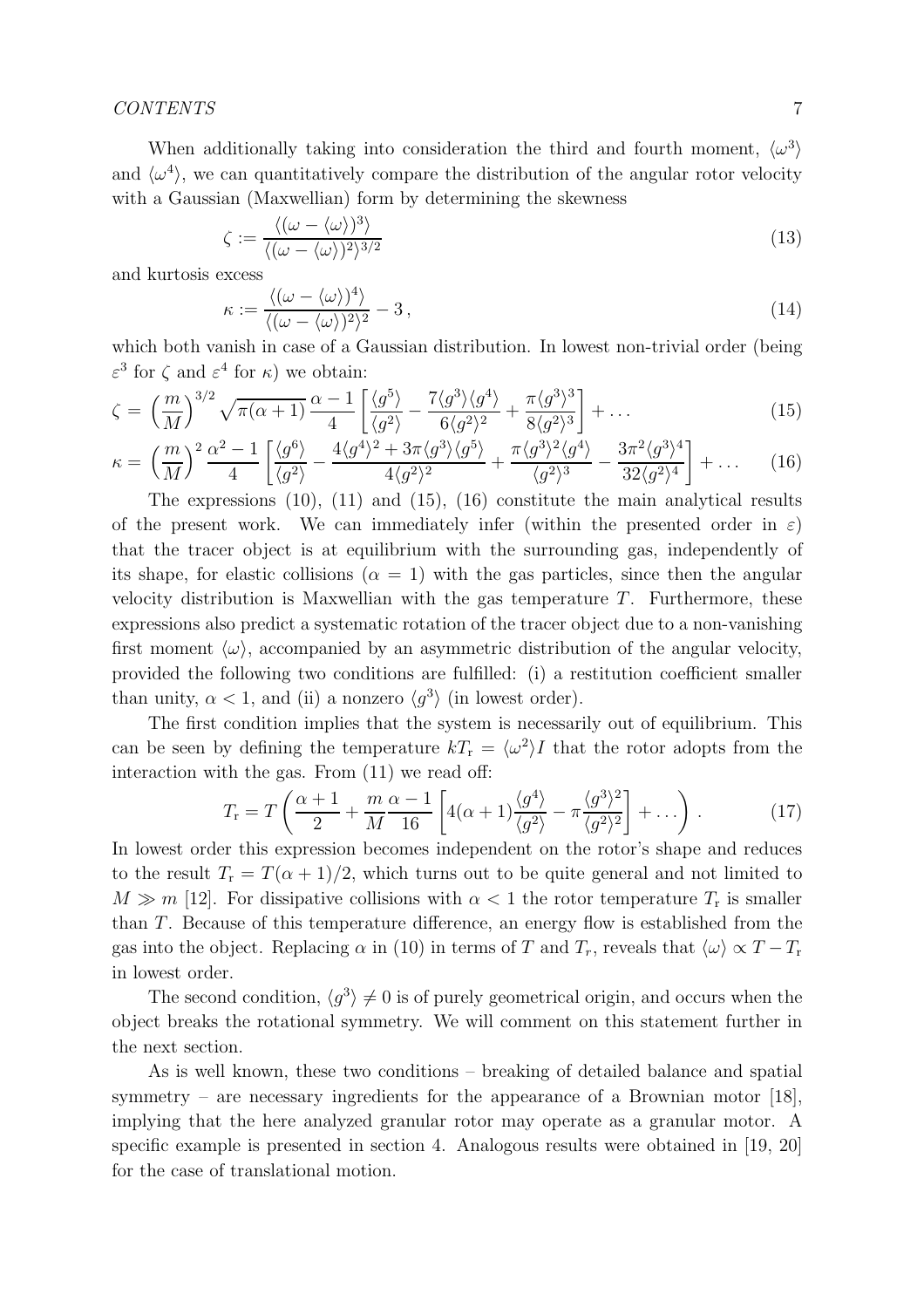#### 3.2. Symmetries

As already mentioned above, in the results (10), (11) and (15), (16), the information about the shape of the rotor and the location of the rotation center is exclusively‡ contained in the surface averages  $\langle g^n \rangle$  as defined in (12). We thus concentrate on their properties first and show that they obey the following three symmetries:

- (i)  $\langle q \rangle = 0$  independent of the rotor's shape.
- (ii)  $\langle g^n \rangle$  is invariant under rotation around the rotor's center of rotation.

(iii) 
$$
\langle g^n \rangle \to (-1)^n \langle g^n \rangle
$$
 for  $x \to -x$  (or  $y \to -y$ ).

The proofs are straightforward:

(i) In the case  $n = 1$  we can choose  $d\vec{r} := \hat{t} dS$  to find  $\langle g \rangle \propto \oint \vec{r} \cdot d\vec{r}$ . For any physical object, the path along which this line integral is calculated will be closed. We can then apply Stokes' theorem which leads to the surface integral  $\iint \nabla \times \vec{r} \cdot d\vec{O}$ , and hence  $\langle g \rangle = 0$ independent of the object's shape and the location of the center of rotation. Actually, this identity has already been incorporated in the results (10), (11) and (15), (16).

(ii) The rotation invariance immediately follows from the fact that  $g$  is defined by the scalar product (5) in a coordinate system where the origin coincides with the center of rotation, and that  $R_I$  depends on the rotation center only via the moment of inertia I.

(iii) When reflecting the rotor at the y-axis, the location of a surface element at  $\vec{r} = (x, y)$  is moved to  $(-x, y)$ . Correspondingly, the angle  $\varphi$  defining the normal (pointing *outwards*) and tangential vectors to this surface element transforms into  $2\pi - \varphi$ . From (5), we thus find  $g \to -g$  under  $x \to -x$  (recalling that I, and thus  $R_I$ , is invariant under reflection), and the above statement  $\langle g^n \rangle \to (-1)^n \langle g^n \rangle$  readily follows. Analogous arguments apply for the transformation  $y \rightarrow -y$  when the rotor is mirrored at the x axis.

The most important result is (iii). Together with (10) and (11) it follows that the rotor, if reflected at one of the coordinate axes, switches rotation direction  $\langle \omega \rangle$ , whereas the amount of "fluctuations" in the angular velocity  $\langle \omega^2 \rangle$  remain unchanged. These findings reproduce the fundamental mirror symmetry  $\langle \omega^n \rangle \to (-1)^n \langle \omega^n \rangle$  for the moments of the angular velocity, which is required to be valid for physical reasons due to the symmetry of our setup. Put differently, any order of the series expansion of  $\langle \omega^n \rangle$  in  $\varepsilon$  must have a functional structure in terms of  $\langle g^n \rangle$  that preserves this mirror symmetry by the property (iii); the results (10) and (11) constitute examples of this statement for  $\langle \omega \rangle$  and  $\langle \omega^2 \rangle$  to order  $\varepsilon^3$ . Analogous arguments apply to the functional structure of the skewness  $\zeta$  and the kurtosis excess  $\kappa$ , see equations (15) and (16).

As an immediate and central further consequence we find:

$$
\langle \omega \rangle = 0 \quad \text{if the rotation center is located on a}
$$
\nmirror symmetry axis of the rotor.

\n
$$
(18)
$$

 $\ddagger$  Actually, the moment of inertia I does depend on the position of the rotation center. However, I trivially is invariant under rotation and reflection, and thus this dependence is of no relevance for what we are going to prove.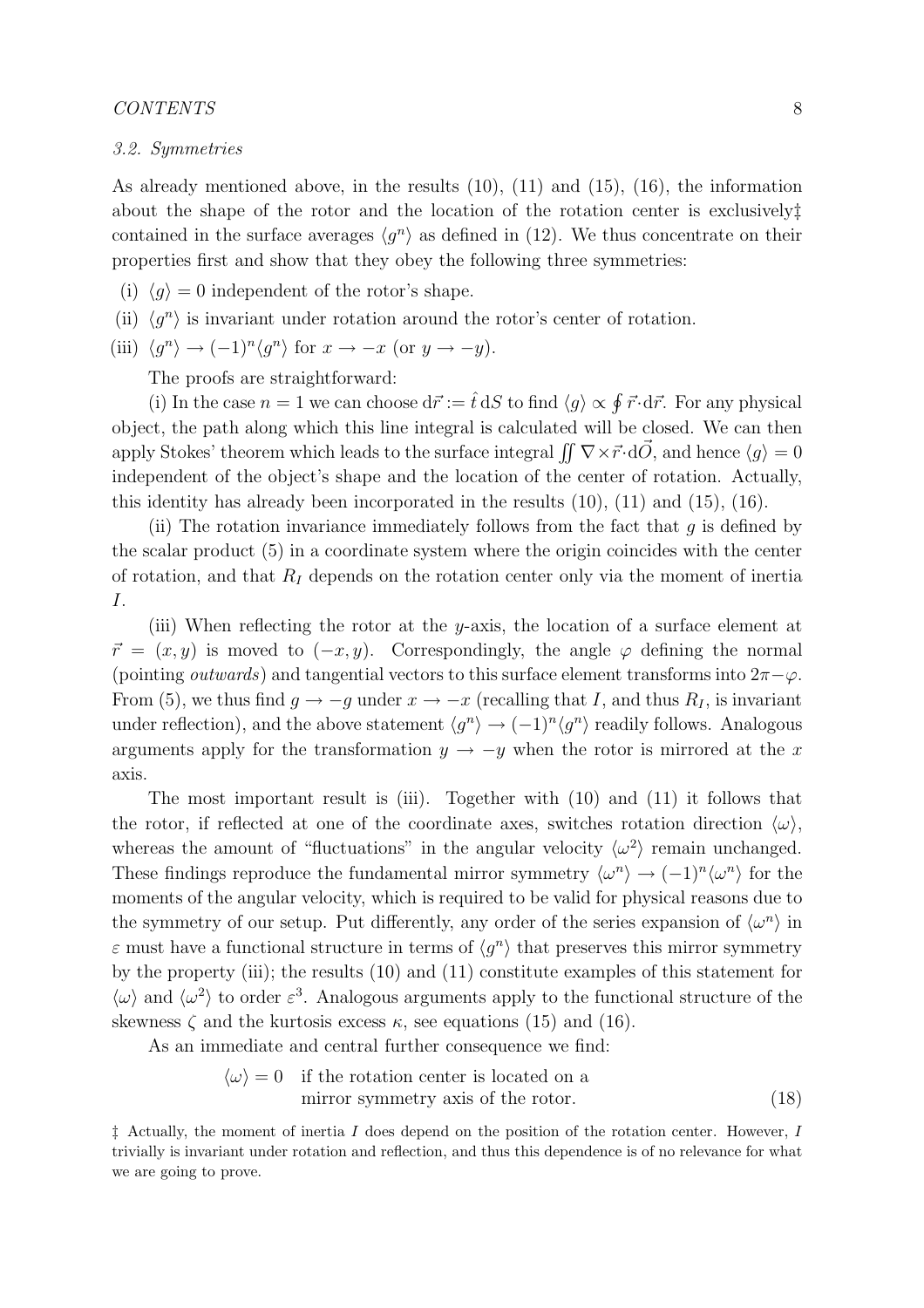The reason is that the rotor and the center of rotation are mapped onto itself upon reflection at a mirror axis, so that  $\langle \omega \rangle$  remains unchanged, in addition to  $\langle \omega \rangle \rightarrow -\langle \omega \rangle$ from the reflection symmetry. More intuitively, the clockwise and counter-clockwise rotational movements around a center that is fixed on a mirror axis of the object are performed in identical physical manners, and thus exactly cancel. In this sense, one has to break "rotational symmetry" of the setup by breaking the mirror symmetry of the rotor or by moving the rotation center away from the mirror axis, in order to get a non-vanishing average angular motion. On the level of the geometric quantities  $\langle g^n \rangle$ , (18) is tantamount to  $\langle g^n \rangle = 0$  for n odd (see the symmetry (iii) above), so that the spatial asymmetry with respect to rotation manifests itself in  $\langle g^n \rangle \neq 0$  for n odd.

#### 3.3. Langevin description

By means of a Kramers-Moyal expansion one can derive a Fokker-Planck equation from the master equation (6) (see the Appendix), and by identifying drift and diffusion terms one ends up with the following Langevin equation in lowest order of  $\varepsilon$ :

$$
\dot{\omega}(t) = -\frac{\gamma}{I}\omega(t) + \frac{F}{I} + \eta(t)
$$
\n(19)

with the friction coefficient  $\gamma$  and the external torque F given by:

$$
\gamma = (\alpha + 1)\rho \sqrt{\frac{2kTm}{\pi}} SR_I^2 \langle g^2 \rangle \tag{20}
$$

$$
F = \frac{(\alpha^2 - 1)}{4} \rho \frac{kTm}{I} S R_I^3 \langle g^3 \rangle \tag{21}
$$

and  $\eta$  being the white noise term characterized by:

$$
\langle \eta(t) \rangle = 0
$$
 and  $\langle \eta(t) \eta(t') \rangle = \frac{2\gamma k T}{I^2} \frac{\alpha + 1}{2} \delta(t - t')$  (22)

This Langevin description gives a intuitive picture of the stochastic behaviour of the granular rotor. The rotor is, on the one hand, driven by a constant forcing, which is proportional to the gas temperature and emerges from the inelastic collisions with the gas particles  $(\alpha < 1)$ . On the other hand, these collisions also induce friction and Brownian random forces being present independent of the collisions' nature. Note that the friction coefficient scales with the square root of the gas temperature  $T$ , as well known from the kinetic theory of gases [25]. Moreover, both the friction (20) and the forcing (21) are proportional to the gas density  $\rho$ , so that the average angular velocity  $\langle \omega \rangle = F/\gamma$  becomes density-independent, in agreement with (10). In lowest order of  $\varepsilon$ , the results (10) and (11) for  $\langle \omega \rangle$  and  $\langle \omega^2 \rangle$  are easily reproduced from the Langevin equation (19).

#### 4. Applications

Having established the general framework, we now continue with applying it to specific rotor shapes. We focus on (convex) rotors that are built of straight linear segments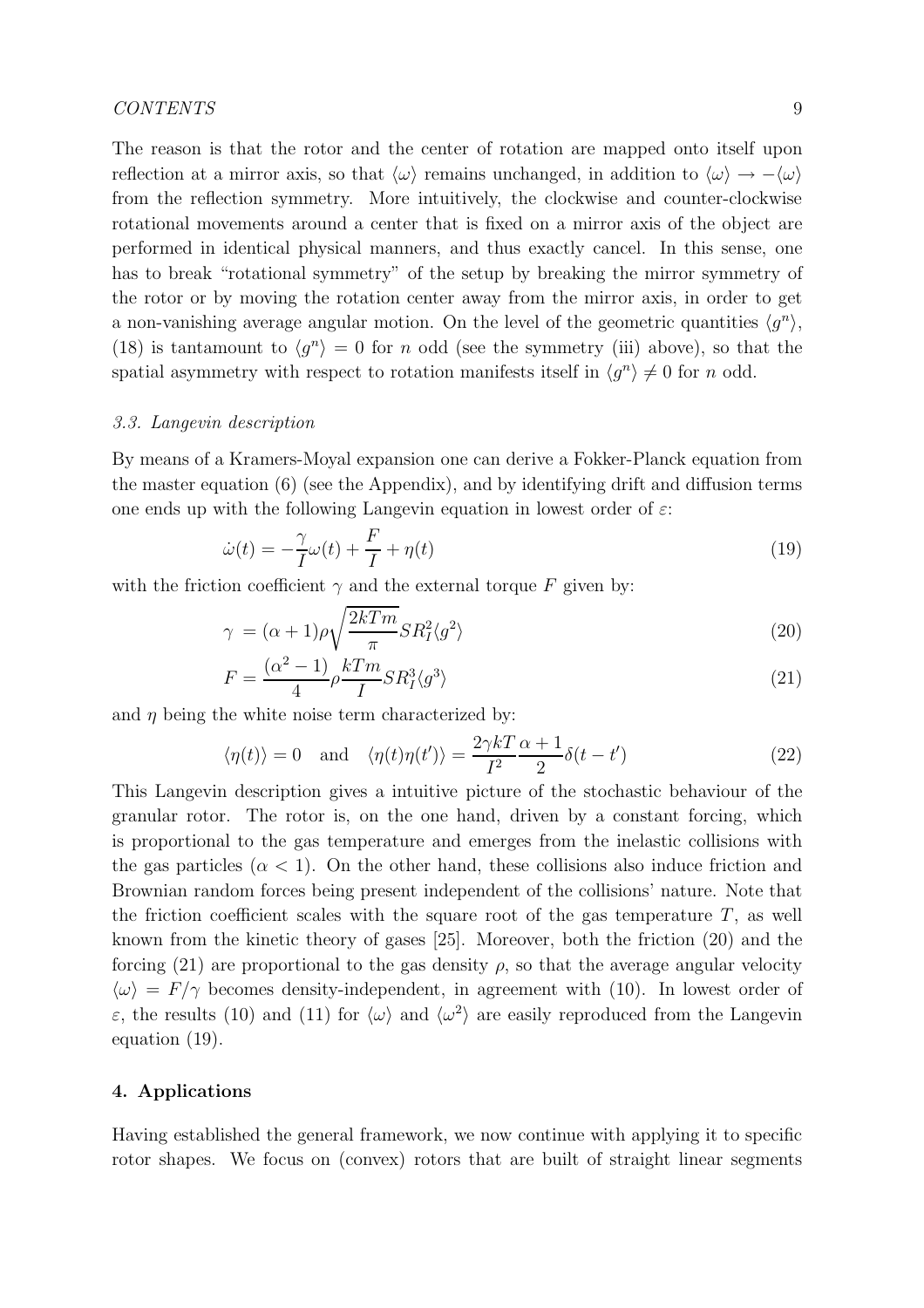

Figure 2. (a) Rectangle with its sided parallel to the coordinate axes; the origin of the coordinate system represents the center of rotation. (b) Highly symmetric rotor with all corners being located ion a circle and with pair of opposite sides of equal length that can be imagined to belong to rectangles, as indicated by the dashed lines for one pair of opposite sides.

("sides"), see figures 2 and 3 for illustration. Before turning to some explicit examples, we discuss a large class of highly symmetric piecewise linear rotors that do not rotate at all.

# 4.1. Square, rectangle and more symmetric rotors

For rotor shapes consisting of straight segments, the surface integral (12) can be rewritten as a sum over those sides:

$$
\langle g^n \rangle = \sum_{\text{side } i} \int \frac{\mathrm{d}S_i}{S} g_i^n \,. \tag{23}
$$

Any term in this sum is invariant under rotation around the center of rotation, as follows from the same argument used for demonstrating the symmetry (ii) above. This invariance expresses the physical consequence of the isotropicity of the granular gas: the contribution of the impacts of gas particles on any side of the rotor to its average rotational speed  $\langle \omega \rangle$  (and to the higher moments of  $\omega$  as well) is independent of the actual angular position of the rotor.

When calculating  $\langle g^n \rangle$  for the rectangular rotor of figure 2a, it is thus most convenient to rotate the rectangle into a position where its sides are parallel to the coordinate axes, because then the functions  $g_i$  and the surface elements  $dS_i$  in (23) have a very simple form. For instance, for the vertical side 1 in figure 2a, one readily finds  $\langle g_1^n \rangle = \int_{y_1}^{y_2} dy/S y^n$ , and for the opposite side 3  $\langle g_3^n \rangle = \int_{y_4}^{y_3} dy/S (-y)^n$ . In view of  $y_1 = y_4$  and  $y_2 = y_3$  (see figure 2a), the sum of these surface averages gives  $\langle g_1^n \rangle + \langle g_3^n \rangle = 0$ for n odd. This result is *completely independent of the position of the center of rotation*, because the integrals are independent of x anyway, and a translation of the origin along the y direction would only shift the integration limits  $y_1, y_2, y_3$  and  $y_4$  by the same distance without changing the identities  $y_1 = y_4$  and  $y_2 = y_3$ . (Note, however, that the sum  $\langle g_1^n \rangle + \langle g_3^n \rangle = 2\langle g_1^n \rangle$  for n even does depend on the rotation center.) The same result is readily found for the two other opposite rectangle sides 2 and 4 (see figure 2a), either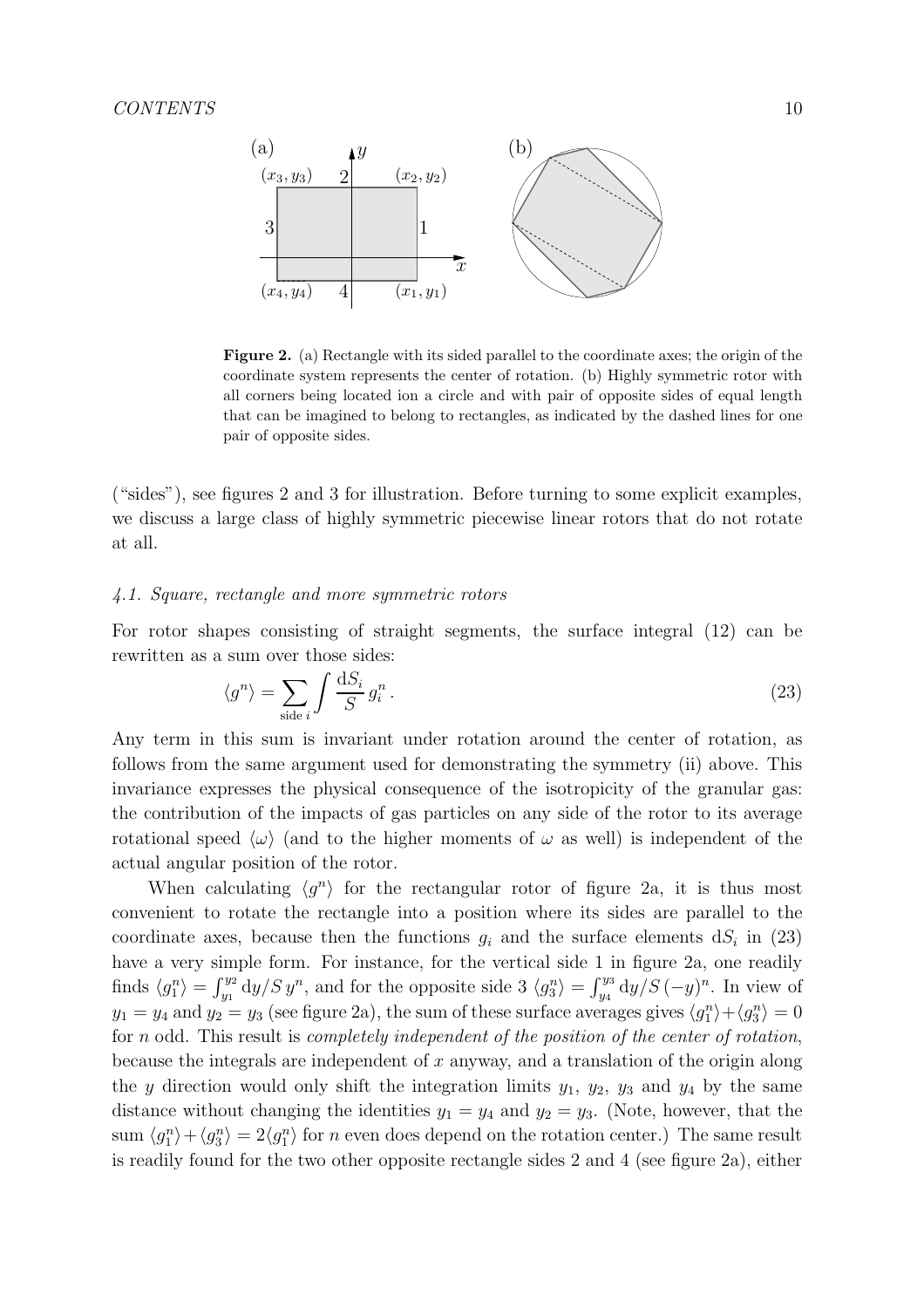

**Figure 3.** Equilateral triangle with equal sides, each of length  $S/3$ . The center of rotation coincides with the origin of the  $(x, y)$  coordinate system and is positioned at  $\vec{R}_0 = (X_0, Y_0)$  with respect to the center of mass (the diamond in the middle of the triangle). The dashed lines represent the mirror symmetry lines of the triangle.

by direct calculation or else by exploiting the rotation invariance of  $\langle g_i^n \rangle$ . If applied to the result for the rectangle sides 1 and 3 the latter tells us that

$$
\langle g_i^n \rangle + \langle g_j^n \rangle = 0 \quad (n \text{ odd})
$$
  
for any pair *i*, *j* of opposite sides  
that belong to a rectangle. (24)

We immediately infer that  $\langle g^n \rangle = 0$  (*n* odd) for squares and rectangles, and thus  $\langle \omega \rangle = 0$  [see equation (10) and the discussion in section 3.2 following the proofs of the symmetries (i)-(iii)], irrespective of the location of the rotation center. However,  $(24)$ implies the absence of systematic rotation for a much larger class of rotors: Any object that consists of an even number of sides where opposite sides have equal length and with corners that are all located on a circle, does not rotate, i.e.  $\langle \omega \rangle = 0$ . The reason is that such an object can be imagined to be composed of rectangles, see figure 2b for an illustration. Of course, the rectangle itself is a special case with just four sides.

#### 4.2. Equilateral triangle

As a concrete rotor we consider in the following the simplest non-trivial case of an equilateral triangle, see figure 3. Since we are interested in the dependence of the angular velocity on the position of the rotation center, we specify its location by  $\vec{R}_0 = (X_0, Y_0)$ with respect to the center of mass.

Performing the surface averages  $(12)$  for n up to 5, we find

$$
\langle g^2 \rangle = \frac{1}{108R_I^2} \left[ S^2 + 54 \left( X_0^2 + Y_0^2 \right) \right] \,, \tag{25a}
$$

$$
\langle g^3 \rangle = -\frac{1}{4R_I^3} X_0 \left( X_0^2 - 3Y_0^2 \right) , \qquad (25b)
$$

$$
\langle g^4 \rangle = \frac{1}{6480R_I^4} \Big[ S^4 + 180S^2 \left( X_0^2 + Y_0^2 \right) + 2430 \left( X_0^2 + Y_0^2 \right)^2 \Big], \tag{25c}
$$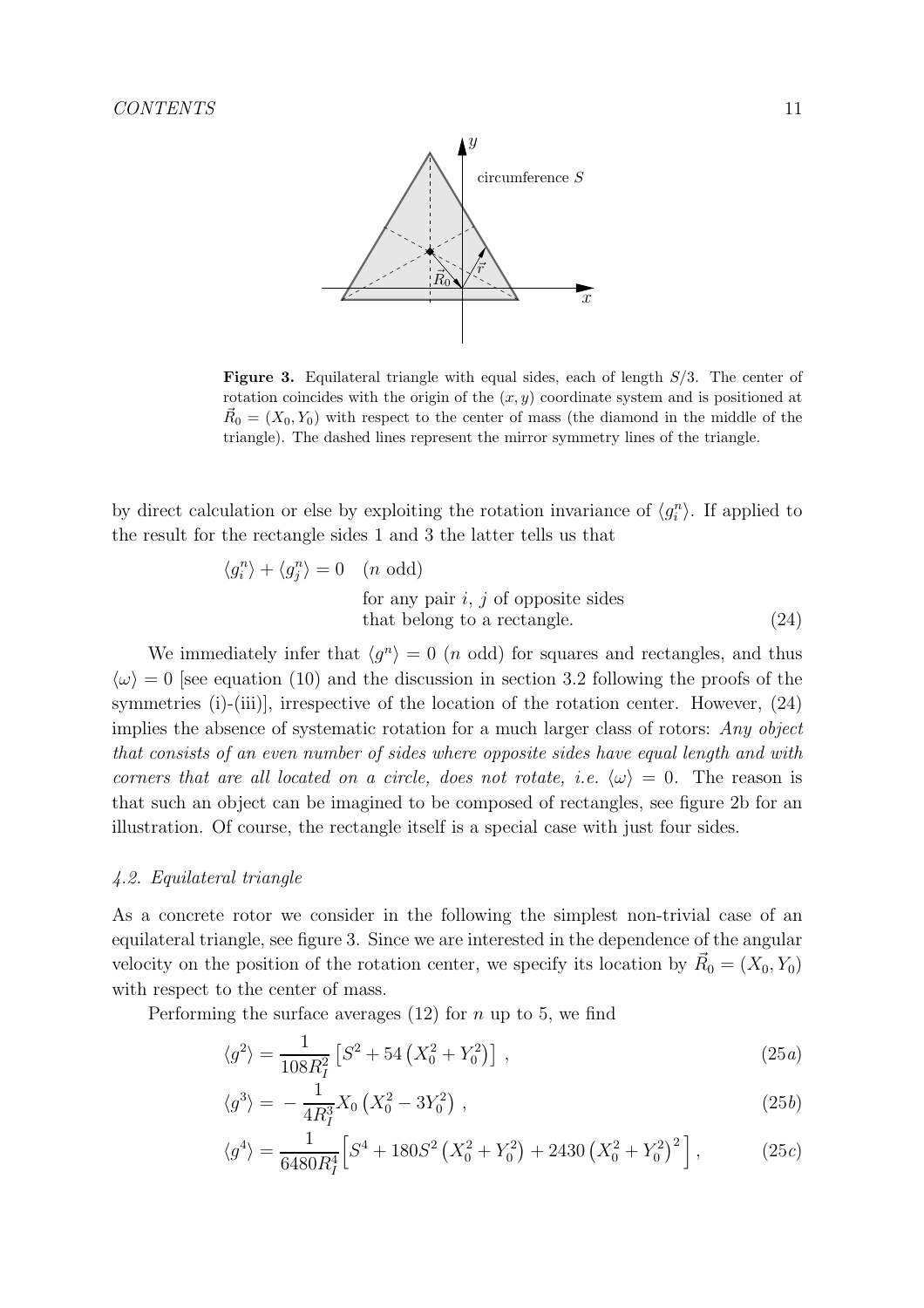

**Figure 4.** Average rotational speed of the equilateral triangle from figure 3 for  $kT = 1$ ,  $m = 1, \rho = 0.0025, M = 10, \alpha = 0.9, S = 3, Y_0 = 0$  and for varying  $X_0$ . Inset: Second moment of  $\omega$  for the same parameter values. The solid lines show the analytical results from  $(10)$  and  $(11)$  (inset), with  $(25a)-(26b)$ , whereas the dots with error bars are the results of molecular dynamics simulations (in the inset, the error bars are smaller than the symbol sizes). The grey triangle is positioned in a way that the  $X_0$  axis represents the locations of the rotation axis with respect to the triangle and its center of mass, which is marked by a grey diamond.

$$
\langle g^5 \rangle = -\frac{5}{432R_I^5} X_0 \left( X_0^2 - 3Y_0^2 \right) \left[ 2S^2 + 27 \left( X_0^2 + Y_0^2 \right) \right] \,. \tag{25d}
$$

Moreover, by Steiner's theorem we get

$$
I = M(S^2/108 + X_0^2 + Y_0^2), \qquad (26a)
$$

$$
R_I = \sqrt{(S^2/108 + X_0^2 + Y_0^2)}.
$$
\n(26*b*)

With these expressions we can calculate the angular velocity  $\langle \omega \rangle$  and and its "fluctuations"  $\langle \omega^2 \rangle$  up to order  $\varepsilon^3$ , from (10) and (11). The results are shown in figure 4 for  $Y_0 = 0$  and varying  $X_0$ . Note that the odd averages  $\langle g^3 \rangle$  and  $\langle g^5 \rangle$  vanish for  $X_0 \equiv 0$ and  $Y_0 = \pm X_0/\sqrt{3}$ . These lines constitute the mirror symmetry lines of the triangle, and, as expected, the average rotational speed is indeed zero at these lines according to  $(10).$ 

Also included in figure 4 are the results of molecular dynamics simulations for the rotating triangle (figure 3), showing remarkably good agreement with the theory. The details behind the simulations are explained in the following section.

#### 5. Simulations

The motion of the rotor due to the collisions with surrounding gas particles is simulated by an event-driven molecular dynamics code. The gas is treated as an ideal gas of pointlike particles, i.e. no collisions between the gas particles occur. The collisions of gas particles with the object are detected numerically by solving the exact transcendental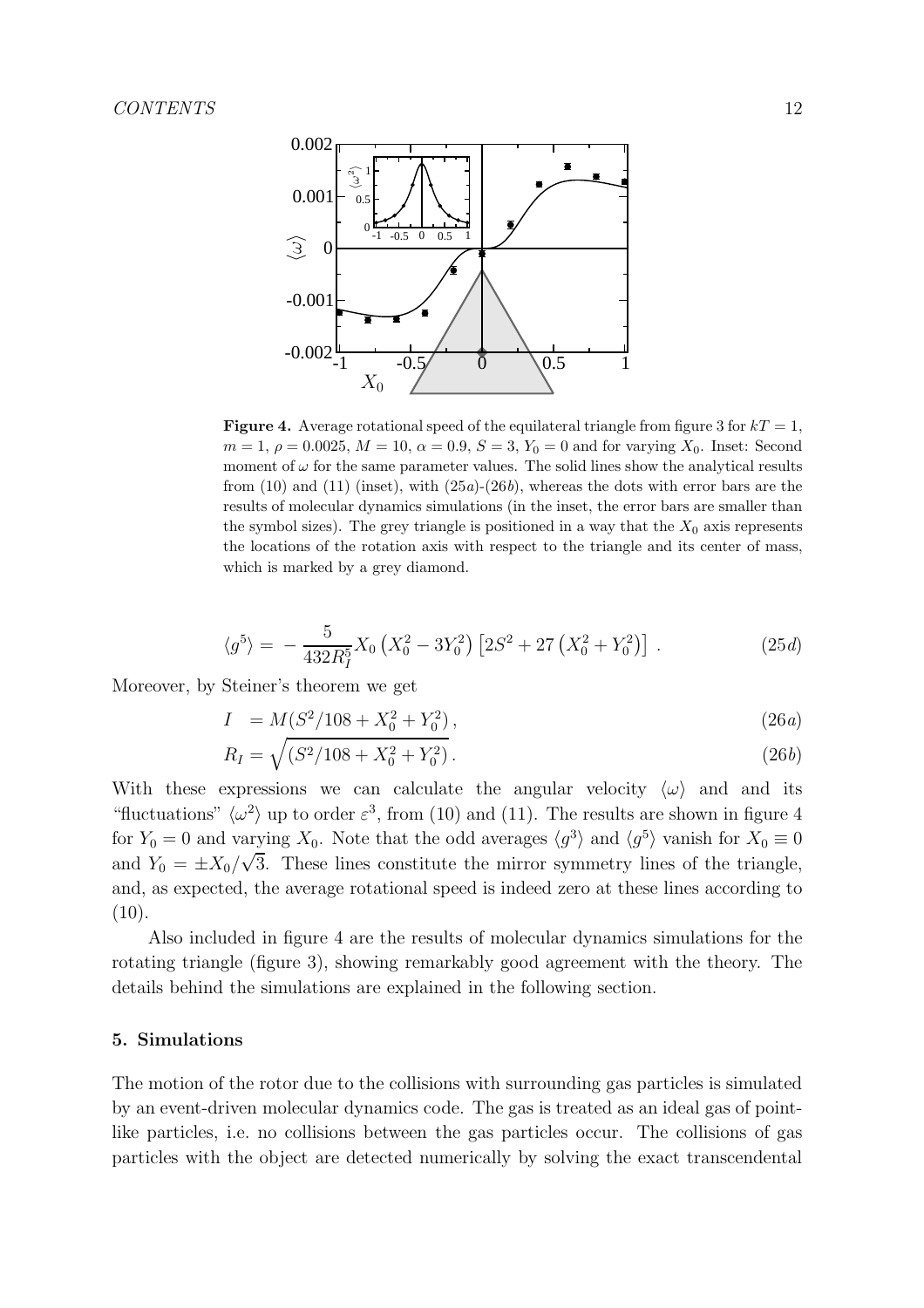equations for the point of impact on the rotor surface, which result from equating the rotational motion of the linear rotor sides with the translational gas particle movement. At each collision, the rotational speed of the rotor is changed according to the collision rule (4), and the velocity of the gas particle according to the collision rule obtained from solving equations (1)-(3) for  $\vec{v}'$ .

In order to mimic an infinitely large reservoir of gas particles with given density and temperature, the rotor is placed into a rectangular box which is filled with gas particles according to the prescribed density, and whose boundaries have the following properties: A gas particle that reaches a box wall is taken out of the gas (it exits the box and "disappears" into a surrounding infinite reservoir); new gas particles are created at the box walls according to a Poissonian process (as if they were entering the box from a surrounding gas reservoir) with a rate parameter determined by the gas properties (in particular density and temperature) and the box size. It is taken care, of course, that the box is large enough (typically of size  $20 \times 20$ ) to completely incorporate the rotating object.

The presented simulation results (figure 4 and 5) are obtained by simulating the collisions of about 20000 different gas particles with the object, which initially is at rest. For the parameter values given in figure 4, e.g., this corresponds to a simulation time of approximately  $7 \times 10^6$ . Depending on the amount of fluctuations (cf. the results for  $\langle \omega^2 \rangle$  in figure 4 and 5) averages over 20000 to 1000000 runs are performed.

The actual number of detected collisions for different runs vary significantly due to the regular occurrence of recollisions of gas particles with the rotating object. Such recollisions are obviously correlated and, moreover, introduce deviations of the gas particle velocity distribution from the Maxwellian equilibrium form, in contrast to the assumptions of our theory (see section 2). However, the effects on the average rotational speed of the rotor turn out to be very small for not too large gas densities. This is nicely demonstrated by the excellent agreement between theory and simulation results (for  $\rho = 0.0025$ ) displayed in figure 4 (see also figure 5a). We conclude that our assumptions are very well justified.

To further test the range of validity of our theory we compare in figure 5 the theoretically predicted rotational speed with simulation results for varying gas density and rotor mass. As already mentioned in section 3.3, the linear dependence of the effective driving force (21) and friction (20) on the gas density  $\rho$  cancels out to result in a density independent average rotational speed  $\langle \omega \rangle$ , cf. (10). Figure 5a shows that this theoretical prediction breaks down at large densities, where the effects of an increased number of recollisions may lead to different (non-linear)  $\rho$ -dependencies of the driving force and friction coefficient, and imply a larger disagreement with the theoretical prediction. Furthermore, due to the series expansion in  $\varepsilon = \sqrt{m/M}$  the deviations between theory and simulations are expected to become more notable for smaller mass ratios  $m/M$ , see figure 5b. For  $m/M \leq 2$  the third order result (10) even gives a qualitatively wrong behaviour as it predicts a decreasing rotational velocity for smaller mass ratios. It can be improved, however, by taking into account higher order terms.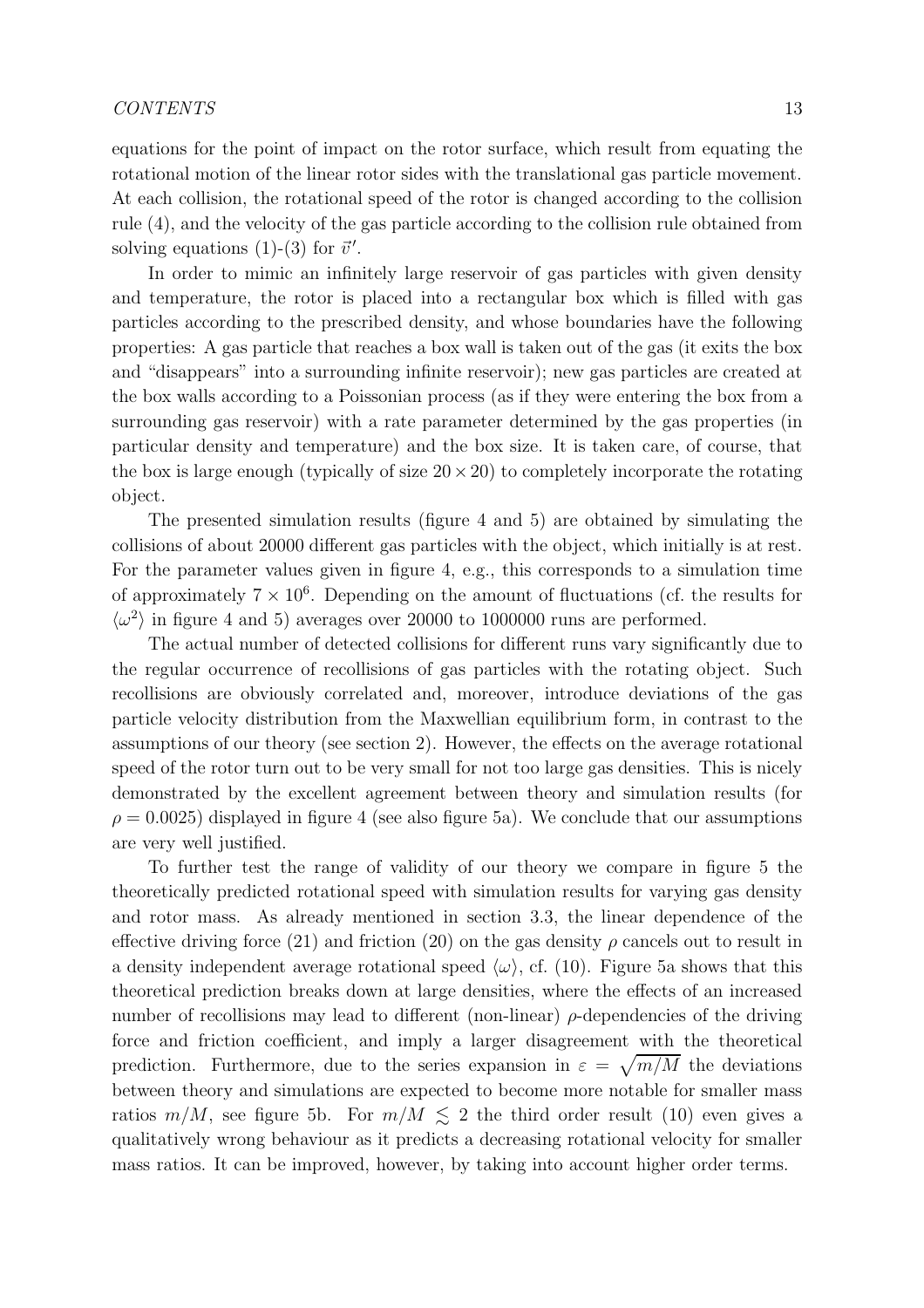

**Figure 5.** Average rotational speed of the equilateral triangle from figure 3 for  $kT = 1$ ,  $m = 1, \ \alpha = 0.9, \ S = 3, \ Y_0 = 0, \ X_0 = 0.6$  (i.e. at approximately maximal average rotational speed, see figure 4). (a) Dependence on the gas density  $\rho$  for  $M = 10$  from the theoretical result  $(10)$  with  $(25a)-(26b)$  (solid line) and from molecular dynamics simulations (dots with error bars). (b) Dependence on the rotor mass M for  $\rho = 0.0025$ (inset:  $\langle \omega^2 \rangle$ ) as a function of M) from the theoretical result (10) with (25a)-(26b) (solid line) and from molecular dynamics simulations (dots, the error bars are smaller than the symbol size). The dashed line shows the theoretical result corresponding to (10) with the next order in  $\varepsilon = \sqrt{m/M}$  taken into account, i.e. for fifth order in  $\varepsilon$ .

#### 6. Conclusions

We have studied the rotational motion of a heavy granular tracer exposed to inelastic collisions with particles from a surrounding thermalized gas (granular rotor). Explicit results are obtained for the first two moments of the angular velocity, in (10) and (11) and the rotational temperature of the object (equation  $(17)$ ) in the form of a series expansion, valid for arbitrary rotor shapes. Deviations from the Gaussian form of the angular velocity distribution are quantified by calculating its skewness and kurtosis, see equations (15) and (16). It turns out that such deviations are small in that the results are non-trivial only in higher orders of the series expansion.

For rotationally asymmetric granular rotors a non-vanishing first moment of the angular velocity distribution, representing a non-zero average rotational speed of the tracer, is found if the collisions with the gas particles are inelastic. The result (10) for the average rotational speed clearly indicates the requirements needed to observe a steady rotation: dissipation, meaning that the combined system (gas with rotor) is out of equilibrium, and a spatial asymmetry. As mentioned before, these two ingredients are necessary for the appearance of a systematic motion in Brownian motors [18]. As is discussed previously in the literature [24, 26, 27, 28], non-equilibrium conditions may also be established by putting different parts of the rotor in contact with distinct gases at different temperatures.

We point out that our analytical approach allows for a direct calculation of the velocity moments without any a priori knowledge about the velocity distribution. The obtained results are exact under the assumption that the successive collisions between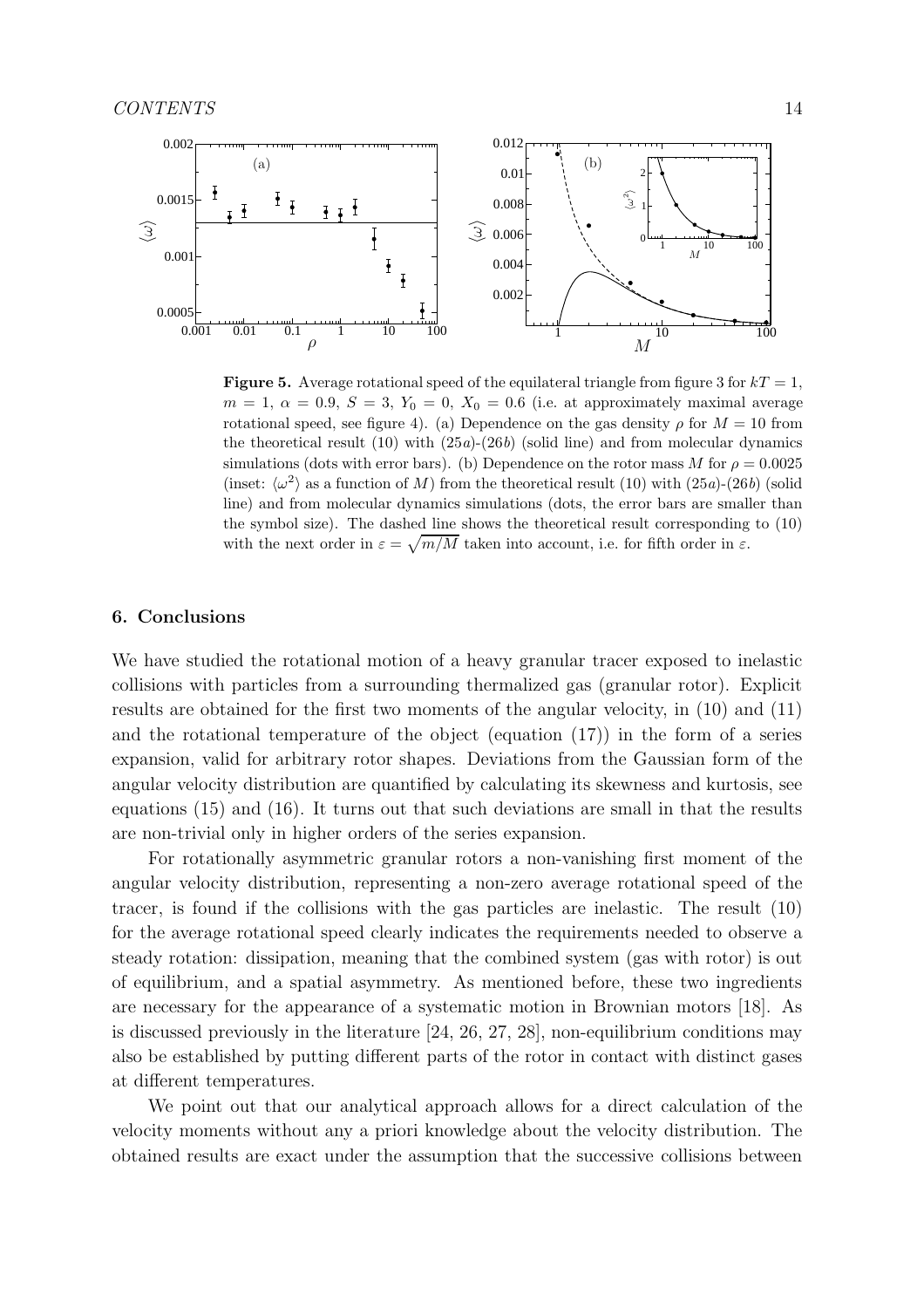gas particles and tracer object occur independently. In particular, the influence of the rotating object on the gas, changing the gas properties near the surface of the rotor, is neglected. As verified by molecular dynamics simulations, this assumption is very well justified and we expect our theory to yield the dominating contribution to the dynamical behavior of the rotor under quite general conditions, see section 5.

# Acknowledgments

This work was partially supported by the StochDyn program of the ESF. B.C. acknowledges support from the Fonds voor Wetenschappelijk Onderzoek Vlaanderen. R.E. acknowledges support by the Deutsche Forschungsgemeinschaft (SFB 613).

#### Appendix. Expansion procedure

A systematic expansion of the master equation is based on the fact that the change in velocity  $\omega' - \omega$ , as given by (4), is of order  $\varepsilon^2$ . As a result, the transition rate  $W(\omega'|\omega)$  vanishes rapidly for increasing  $\omega' - \omega$ , justifying our choice of  $\varepsilon$  as the expansion parameter. We note, however, that M also appears implicitly in the velocity  $\omega$ , as anticipated from the equipartition principle  $I\langle \omega^2 \rangle \propto kT$ . Therefore, we switch to the dimensionless quantity  $\Omega$ , defined as:

$$
\Omega := \sqrt{\frac{I}{kT}} \omega \tag{A.1}
$$

A Kramers-Moyal expansion of the master equation (6), in terms of this new variable, gives the following equivalent form:

$$
\partial_t P(\Omega, t) = \sum_{n=1}^{\infty} \frac{(-1)^n}{n!} \left(\frac{\mathrm{d}}{\mathrm{d}\Omega}\right)^n \left[A_n(\Omega) P(\Omega; t)\right],\tag{A.2}
$$

with  $A_n(\Omega)$  being the so-called jump moment, defined as:

$$
A_n(\Omega) = \sqrt{\frac{kT}{I}} \int d\Omega' \left(\Omega' - \Omega\right)^n W(\sqrt{kT/I}\Omega') \sqrt{kT/I}\Omega). \tag{A.3}
$$

Their explicit expression reads:

$$
A_n(\Omega) = 2^{\frac{n}{2}} \rho \sqrt{\frac{kT}{2\pi m}} \int dS \left( \frac{\varepsilon g (1+\alpha)}{1+\varepsilon^2 g^2} \right)^n e^{-\frac{(\Omega \varepsilon g)^2}{2}} \times \left[ \Gamma (1+n/2) \Phi (1+n/2, 1/2; \Omega^2 \varepsilon^2 g^2 / 2) + \sqrt{2} \Omega \varepsilon g \Gamma ((3+n)/2) \Phi ((3+n)/2, 3/2; \Omega^2 \varepsilon^2 g^2 / 2) \right]. \quad (A.4)
$$

The function  $\Phi(a, b, z)$  is Kummer's confluent hypergeometric function.

Of more interest to us is the following set of coupled equations, describing the time evolution of the moments  $\langle \Omega^n \rangle := \int d\Omega \, \Omega^n P(\Omega, t)$ :

$$
\partial_t \langle \Omega \rangle = \langle A_1(\Omega) \rangle \tag{A.5}
$$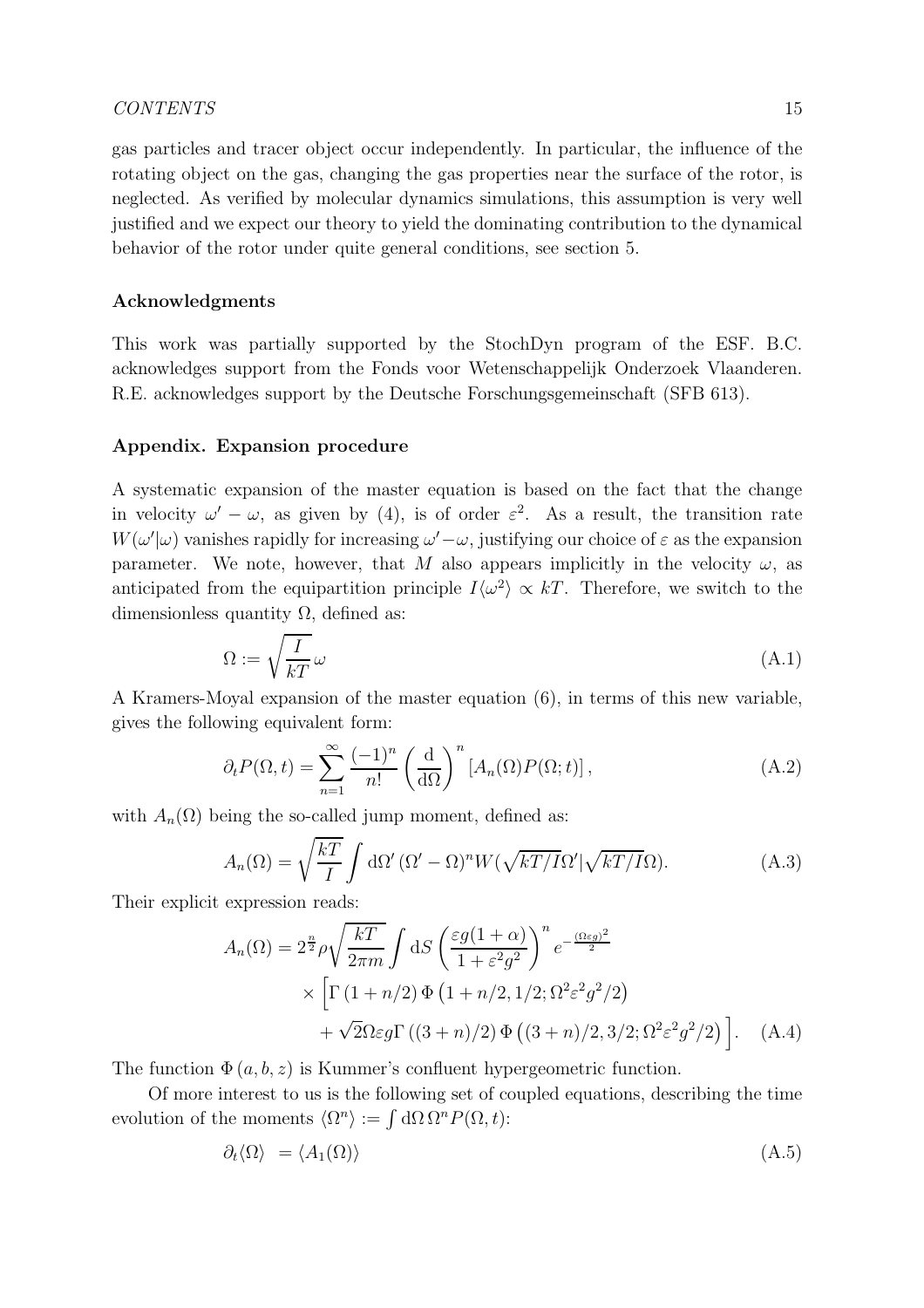. . .

$$
\partial_t \langle \Omega^2 \rangle = 2 \langle \Omega A_1(\Omega) \rangle + \langle A_2(\Omega) \rangle \tag{A.6}
$$

$$
\partial_t \langle \Omega^3 \rangle = 3 \langle \Omega^2 A_1(\Omega) \rangle + 3 \langle \Omega A_2(\Omega) \rangle + \langle A_3(\Omega) \rangle \tag{A.7}
$$

These equations follow directly from  $(A.2)$  by multiplying it with  $\Omega^n$  and subsequent integration over  $\Omega$ . This new set of equations are fully coupled and equally difficult to solve as the original Master equation. However, the equations decouple in the limit  $\varepsilon = \sqrt{m/M} \to 0$ . Indeed, using the following series expansions:

$$
\Phi(\alpha, \gamma; z^2) = 1 + \frac{\alpha}{\gamma} z^2 + \frac{\alpha(\alpha + 1)}{\gamma(\gamma + 1)} z^4 + \dots
$$
\n(A.8)

one finds:

$$
A_1(\Omega) \approx -(1+\alpha)\rho\sqrt{\frac{kT}{m}} \left\{ \sqrt{\frac{2}{\pi}}\Omega\langle g^2 \rangle \varepsilon^2 + \frac{(1-\Omega^2)}{2}\langle g^3 \rangle \varepsilon^3 + \frac{(6\Omega - \Omega^3)}{3\sqrt{2\pi}}\langle g^4 \rangle \varepsilon^4 + \dots \right\} (A.9)
$$

and:

$$
A_2(\Omega) \approx (1+\alpha)^2 \rho \sqrt{\frac{kT}{m}} \left\{ \sqrt{\frac{2}{\pi}} \langle g^2 \rangle \varepsilon^2 - \frac{3\Omega}{2} \langle g^3 \rangle \varepsilon^3 + \frac{(3\Omega^2 - 4)}{\sqrt{2\pi}} \langle g^4 \rangle \varepsilon^4 + \dots \right\}
$$
(A.10)

The steady state expressions for the moments are now readily obtained by solving the equations for the first two moments  $\langle \Omega \rangle$  and  $\langle \Omega^2 \rangle$  at the steady state up to order  $\varepsilon^3$ . To lowest order in  $\varepsilon$ , we find  $\langle \Omega \rangle = 0$  and  $\langle \Omega^2 \rangle = (1 + \alpha)/2$ . The next order of  $\langle \Omega \rangle$  is obtained by replacing  $\langle \Omega^2 \rangle$  with  $(1 + \alpha)/2$  in  $\langle A_1(\Omega) \rangle$ . Higher orders are obtained in this recursive manner, leading to the expressions (10) and (11). With this procedure, all the moments can be obtained to arbitrary order, although the algebra can become quite involved.

The Langevin equation, and its corresponding Fokker-Planck equation, can be obtained by breaking off the Kramers-Moyal expansion (A.2) after the first two terms, and by expanding the jump moments  $A_1$  and  $A_2$  up to order  $\varepsilon^3$  (see the expressions above). In this way, we end up with the following linear Fokker-Planck equation:

$$
\partial_t P(\Omega, t) = -\partial_\Omega \left[ \left( \frac{F}{\sqrt{IKT}} - \frac{\gamma}{I} \Omega \right) P(\Omega; t) \right] + \frac{(1+\alpha)^2}{2} \rho \sqrt{\frac{2kT}{\pi m}} \langle g^2 \rangle \varepsilon^2 \partial_\Omega^2 P(\Omega; t). \tag{A.11}
$$

from which the resulting Langevin equation (19) can be derived.

#### References

- [1] Goldhirsch I, 2003 Annu. Rev. Fluid Mech 35 267
- [2] Brilliantov N V and Pöschel T, 2004 Kinetic Theory of Granular Gases (Oxford: Oxford University Press)
- [3] Zipelius A, 2004 Physica A 369 143
- [4] Jaeger H M, Nagel S R and Behringer R P, 1996 Rev. Mod. Phys. 68 1259
- [5] Bug A L R and Berne B J, 1987 Phys. Rev. Lett. 75 948
- [6] Farkas Z, Tegzes P, Vukics and Vicsek T, 1999 Phys. Rev. E 60 7022
- [7] Rapaport D C, 2001 *Phys. Rev. E* **64** 061304
- [8] van der Meer D, Reimann P, van der Weele K and Lohse D., 2004 Phys. Rev. Lett. 92 184301